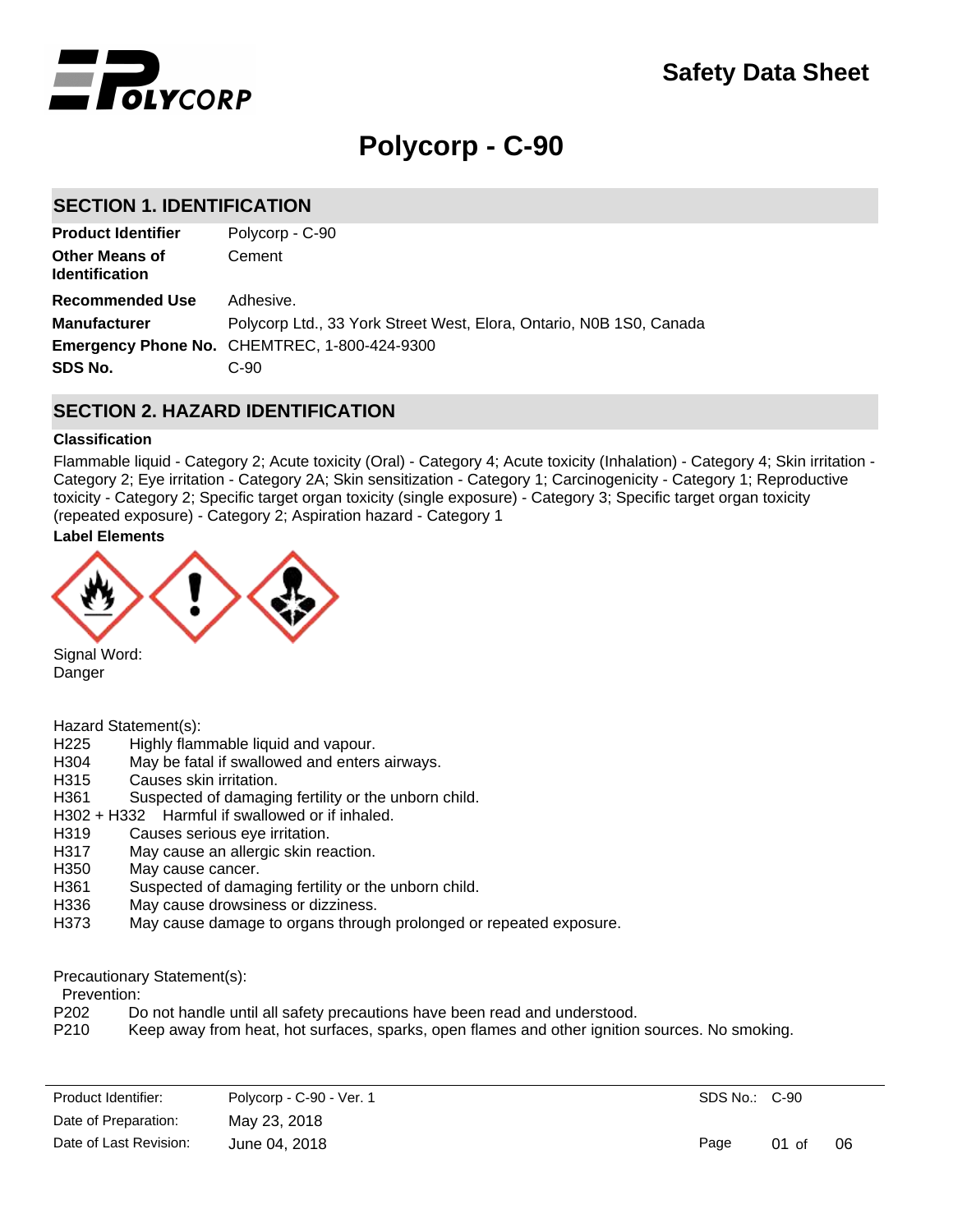- P233 Keep container tightly closed.
- P260 Do not breathe dust/fume/gas/mist/vapours/spray.
- P264 Wash hands thoroughly after handling.
- P270 Do not eat, drink or smoke when using this product.
- P280 Wear protective gloves/protective clothing/eye protection/face protection.

Response:

P314 Get medical advice or attention if you feel unwell.

Storage:

P403 + P233 Store in a well-ventilated place. Keep container tightly closed.

# **SECTION 3. COMPOSITION/INFORMATION ON INGREDIENTS**

| <b>Chemical Name</b>                                                                         | <b>CAS No.</b> | %            | <b>LC50</b>                                    | LD50 (Oral)           |
|----------------------------------------------------------------------------------------------|----------------|--------------|------------------------------------------------|-----------------------|
| Xylene (mixed isomers)                                                                       | 1330-20-7      | 15-40%       | 6350 ppm (male<br>rat) (4-hour<br>exposure)    | 3523 mg/kg (rat)      |
| Methyl ethyl ketone                                                                          | 78-93-3        | 10-30%       | 11300 ppm<br>(female rat)<br>(4-hour exposure) | 2740 mg/kg (male rat) |
| 2-Propanol                                                                                   | 67-63-0        | 10-30%       | 17000 ppm (rat)<br>(4-hour exposure)           | 4720 mg/kg (male rat) |
| Ethylbenzene                                                                                 | $100 - 41 - 4$ | 5-10%        | 4000 ppm (rat)<br>(4-hour exposure)            | 3500 mg/kg (rat)      |
| Formaldehyde, polymer with<br>(chloromethyl) oxirane and<br>2-methylphenol                   | 29690-82-2     | 1.0-5.0%     |                                                |                       |
| Epichlorohydrin                                                                              | 106-89-8       | 1.0-5.0%     | 355 ppm (rat)<br>(4-hour exposure)             | 90 mg/kg (rat)        |
| Ethanol                                                                                      | 64-17-5        | $0.1 - 1.0%$ | > 32380 ppm<br>(rat) (4-hour<br>exposure)      | 7060 mg/kg (male rat) |
| 3,<br>4-EPOXYCYCLOHEXYLMETHYL-<br>3,<br> 4-<br><b>EPOXYCYCLOHEXANECARBOXYL</b><br><b>ATE</b> | 2386-87-0      | $0.1 - 1.0%$ |                                                | 4490 mg/kg (rat)      |

# **SECTION 4. FIRST-AID MEASURES**

### **First-aid Measures**

### **Inhalation**

If experiencing respiratory symptoms (e.g. coughing, shortness of breath, wheezing), call a Poison Centre or doctor. Move to fresh air. Call a physician if symptoms develop or persist.

### **Skin Contact**

Immediately rinse with lukewarm, gently flowing water for 15-20 minutes. Take off immediately contaminated clothing, shoes and leather goods (e.g. watchbands, belts). If skin irritation or a rash occurs, get medical advice or attention.

### **Eye Contact**

Immediately rinse the contaminated eye(s) with lukewarm, gently flowing water for 15-20 minutes, while holding the eyelid(s) open. If eye irritation persists, get medical advice or attention.

### **Ingestion**

Get medical advice or attention if you feel unwell or are concerned. Immediately call a Poison Centre or doctor.

| Product Identifier:    | Polycorp - C-90 - Ver. 1 | SDS No.: C-90 |         |    |
|------------------------|--------------------------|---------------|---------|----|
| Date of Preparation:   | May 23, 2018             |               |         |    |
| Date of Last Revision: | June 04, 2018            | Page          | $02$ of | 06 |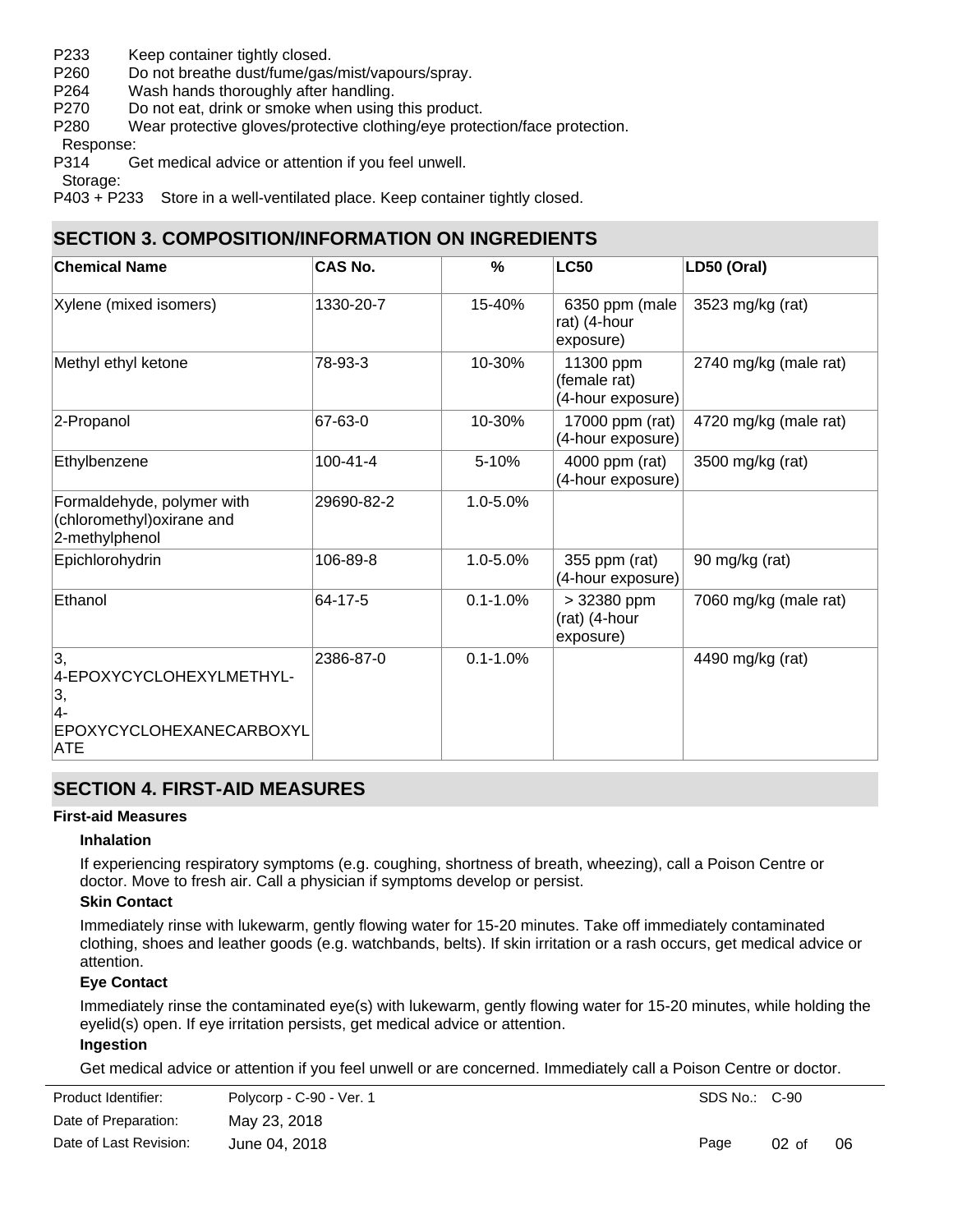Never give anything by mouth if person is rapidly losing consciousness, or is unconscious or convulsing. Do not induce vomiting. Rinse mouth with water. Do not induce vomiting.

# **First-aid Comments**

Get medical advice or attention if you feel unwell or are concerned.

# **SECTION 5. FIRE-FIGHTING MEASURES**

### **Extinguishing Media**

### **Suitable Extinguishing Media**

Carbon dioxide, dry chemical powder, appropriate foam, water spray or fog.

### **Unsuitable Extinguishing Media**

Water is not effective for extinguishing a fire. It may not cool product below its flash point.

### **Specific Hazards Arising from the Product**

May accumulate in hazardous amounts in low-lying areas especially inside confined spaces, resulting in a fire and/or health hazard. Can be ignited by static discharge.

Not known to generate any hazardous decomposition products in a fire.

## **Special Protective Equipment and Precautions for Fire-fighters**

Use extreme caution.

Fire-fighters may enter the area if positive pressure SCBA and full Bunker Gear is worn.

# **SECTION 6. ACCIDENTAL RELEASE MEASURES**

### **Personal Precautions, Protective Equipment, and Emergency Procedures**

Non-emergency personnel: evacuate the area immediately. Isolate the hazard area. Keep out unnecessary and unprotected personnel. Eliminate all ignition sources if safe to do so.

#### **Environmental Precautions**

It is good practice to prevent releases into the environment. Do not allow into any sewer, on the ground or into any waterway.

### **Methods and Materials for Containment and Cleaning Up**

Flush spill area. Collect using shovel/scoop or approved HEPA vacuum and place in a suitable container for disposal.

# **SECTION 7. HANDLING AND STORAGE**

#### **Precautions for Safe Handling**

It is good practice to: avoid breathing product; avoid skin and eye contact and wash hands after handling. Do NOT eat, drink or store food in work areas. Keep away from heat, hot surfaces, sparks, open flames and other ignition sources. No smoking.

#### **Conditions for Safe Storage**

Store in original tightly closed container separate from incompatible materials (see Section 10: Stability and Reactivity). Store in an area that is: well-ventilated, clear of combustible and flammable materials (e.g. old rags, cardboard).

# **SECTION 8. EXPOSURE CONTROLS/PERSONAL PROTECTION**

### **Control Parameters**

Not available.

# **Appropriate Engineering Controls**

General ventilation is usually adequate.

### **Individual Protection Measures**

### **Eye/Face Protection**

Wear chemical safety goggles.

### **Skin Protection**

Wear chemical protective clothing e.g. gloves, aprons, boots. Wear fire resistant or flame retardant clothing.

| Product Identifier:    | Polycorp - C-90 - Ver. 1 |
|------------------------|--------------------------|
| Date of Preparation:   | May 23, 2018             |
| Date of Last Revision: | June 04, 2018            |

SDS No.: C-90

Page 03 of 06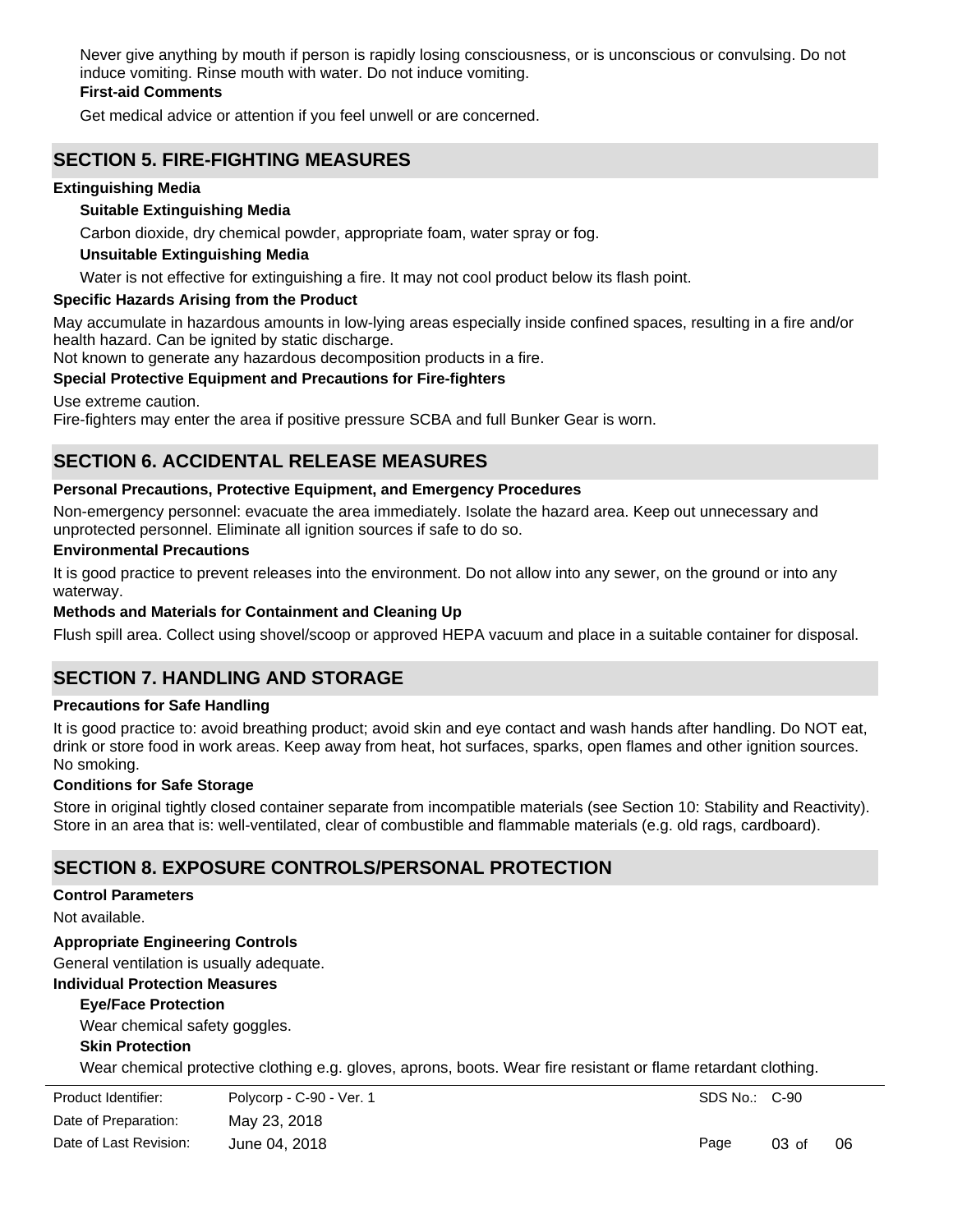Wear a NIOSH approved self-contained breathing apparatus (SCBA) or supplied air respirator.

# **SECTION 9. PHYSICAL AND CHEMICAL PROPERTIES**

# **Other Information**

**Physical State** Solid

# **SECTION 10. STABILITY AND REACTIVITY**

### **Reactivity**

Not reactive under normal conditions of use, storage, and transport.

# **Chemical Stability**

Normally stable.

### **Possibility of Hazardous Reactions**

None expected under normal conditions of storage and use.

### **Conditions to Avoid**

Open flames, sparks, static discharge, heat and other ignition sources. Generation of dust. Incompatible materials. Elevated pressure.

### **Incompatible Materials**

Increased risk of fire and explosion on contact with: oxidizing agents (e.g. peroxides), strong acids (e.g. hydrochloric acid).

### **Hazardous Decomposition Products**

Very toxic carbon monoxide, carbon dioxide; corrosive, oxidizing nitrogen oxides.

# **SECTION 11. TOXICOLOGICAL INFORMATION**

#### **Acute Toxicity**

| <b>Chemical Name</b>                                                                       | <b>LC50</b>                                 | LD50 (oral)           | LD50 (dermal)           |
|--------------------------------------------------------------------------------------------|---------------------------------------------|-----------------------|-------------------------|
| Xylene (mixed isomers)                                                                     | 6350 ppm (male rat)<br>(4-hour exposure)    | 3523 mg/kg (rat)      | Not available           |
| Ethylbenzene                                                                               | 4000 ppm (rat) (4-hour<br>exposure)         | 3500 mg/kg (rat)      | 15380 mg/kg (rabbit)    |
| Methyl ethyl ketone                                                                        | 11300 ppm (female rat)<br>(4-hour exposure) | 2740 mg/kg (male rat) | $> 8050$ mg/kg (rabbit) |
| 2-Propanol                                                                                 | 17000 ppm (rat) (4-hour<br>exposure)        | 4720 mg/kg (male rat) | 12890 mg/kg (rabbit)    |
| Formaldehyde, polymer with<br>(chloromethyl) oxirane and<br>2-methylphenol                 | Not available                               | Not available         | Not available           |
| Epichlorohydrin                                                                            | 355 ppm (rat) (4-hour<br>exposure)          | 90 mg/kg (rat)        | 515 mg/kg (rabbit)      |
| Ethanol                                                                                    | > 32380 ppm (rat) (4-hour<br>exposure)      | 7060 mg/kg (male rat) | > 15800 mg/kg (rabbit)  |
| 3,<br>4-<br>EPOXYCYCLOHEXYLMETH<br>$YL-3,$<br>4-<br>EPOXYCYCLOHEXANECAR<br><b>BOXYLATE</b> | Not available                               | 4490 mg/kg (rat)      | Not available           |

Date of Preparation: May 23, 2018 Product Identifier: Polycorp - C-90 - Ver. 1 Date of Last Revision: June 04, 2018

SDS No.: C-90

Page 04 of 06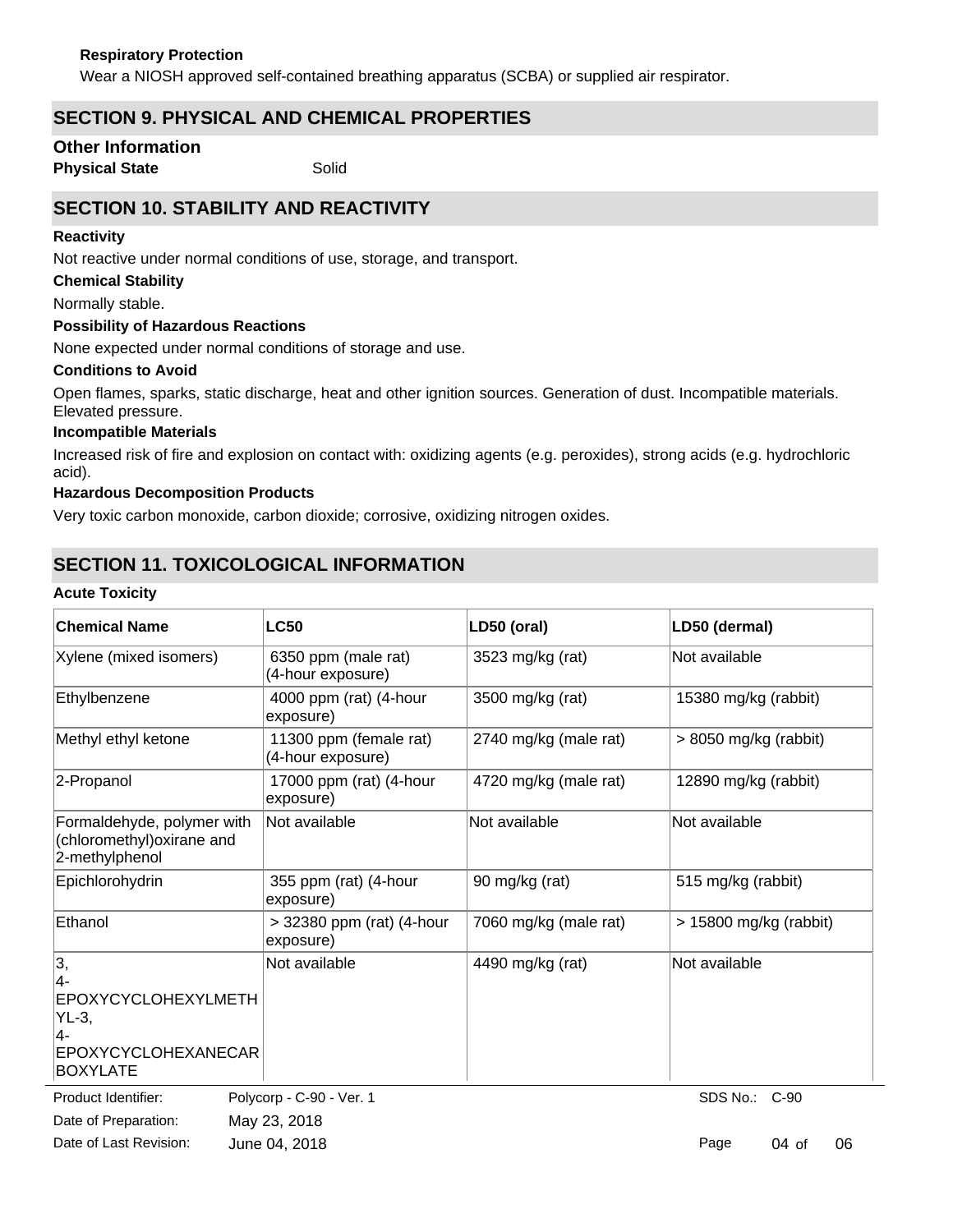### **Skin Corrosion/Irritation**

Human experience shows very mild irritation.

#### **Serious Eye Damage/Irritation**

Causes serious eye irritation based on skin irritation information.

### **STOT (Specific Target Organ Toxicity) - Single Exposure**

#### **Inhalation**

May cause nose and throat irritation.

### **Ingestion**

Harmful based on human experience and animal tests.

### **STOT (Specific Target Organ Toxicity) - Repeated Exposure**

No information was located.

### **Respiratory and/or Skin Sensitization**

Human experience shows severe asthma or asthma-like symptoms (respiratory sensitization) in rare cases following exposure at work.

Can cause an allergic reaction (skin sensitization) based on animal tests.

### **Carcinogenicity**

May cause cancer.

### **Reproductive Toxicity**

### **Development of Offspring**

May harm the unborn child.

#### **Sexual Function and Fertility**

May cause effects on sexual function and/or fertility.

### **Germ Cell Mutagenicity**

Not known to be a mutagen.

# **SECTION 12. ECOLOGICAL INFORMATION**

Environmental information was not located. See Supplemental Information in Section 2.

# **SECTION 13. DISPOSAL CONSIDERATIONS**

#### **Disposal Methods**

Dispose of contents and container in accordance with local, regional, national and international regulations. Empty containers retain product residue. Follow label warnings even if container appears to be empty.

# **SECTION 14. TRANSPORT INFORMATION**

Not regulated under US DOT Regulations. Not regulated under IATA Regulations.

| Regulation   | UN No. | <b>Proper Shipping Name</b> | <b>Transport Hazard</b><br>Class(es) | <b>Packing</b><br>Group |
|--------------|--------|-----------------------------|--------------------------------------|-------------------------|
| Canadian TDG | 1133   | <b>ADHESIVES</b>            |                                      |                         |

# **SECTION 15. REGULATORY INFORMATION**

### **Safety, Health and Environmental Regulations**

This product is not known to be a "Hazardous Chemical" as defined by OSHA Hazard Communication Standard, 29 CFR 1910.1200.

#### **Canada**

### **Domestic Substances List (DSL) / Non-Domestic Substances List (NDSL)**

| Product Identifier:    | Polycorp - C-90 - Ver. 1 | SDS No.: C-90 |                  |    |
|------------------------|--------------------------|---------------|------------------|----|
| Date of Preparation:   | May 23, 2018             |               |                  |    |
| Date of Last Revision: | June 04, 2018            | Page          | $0.5 \text{ of}$ | 06 |